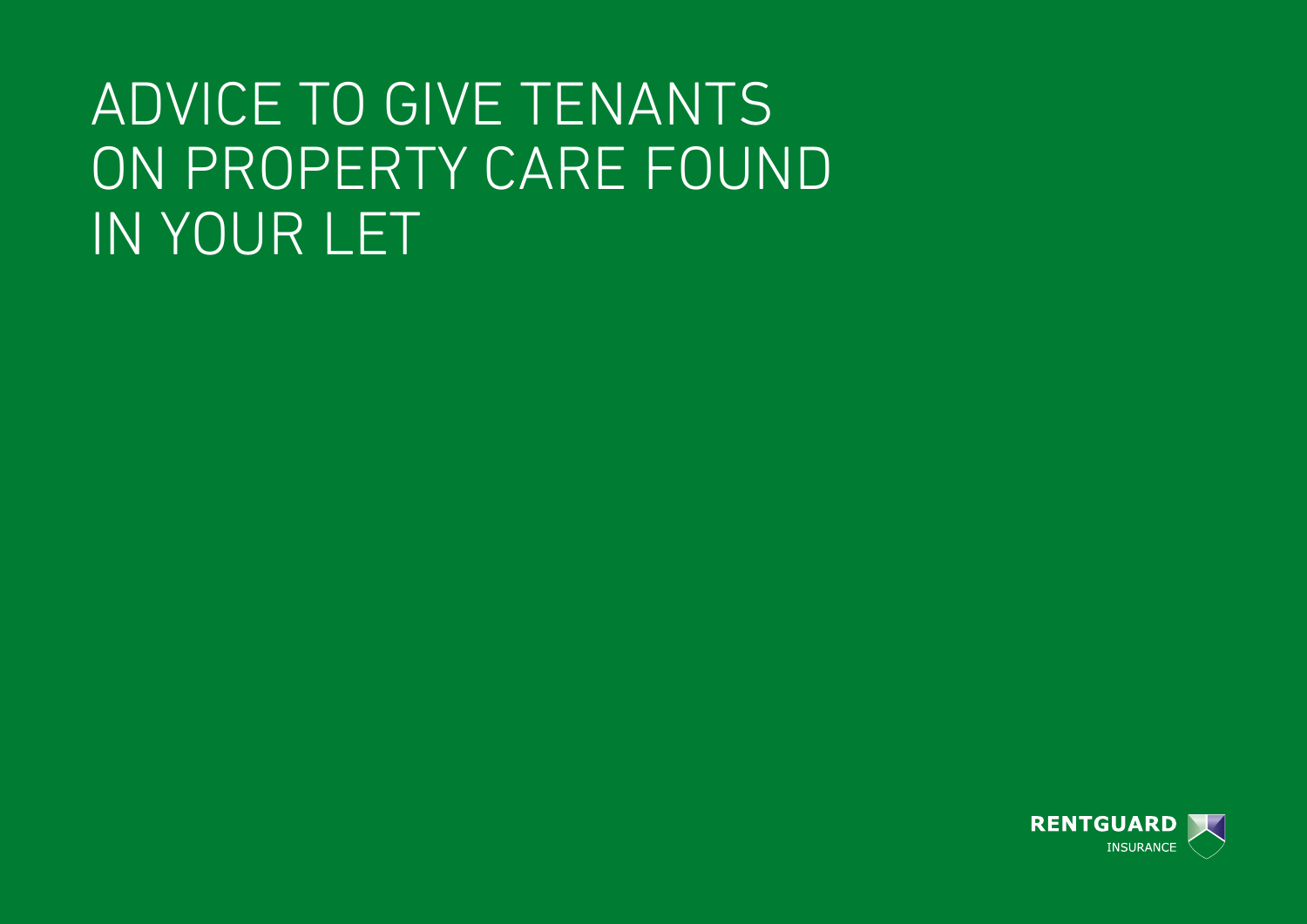# GUIDELINES ON GIVING TENANTS ADVICE TO HELP CARE FOR YOUR PROPERTY

While it is a landlord's legal obligation to maintain a buy to let property in what is legally known as 'fit for human habitation', tenants play a key part in the upkeep of their rental home, not only ensuring they treat it in a 'tenant-like manner,' but they are best placed to spot problems before they become too serious.

Here we set out guidelines on giving tenants advice on dealing with issues that may arise in your let, as well as tips on how renters can play their part in preventing or fixing problems.

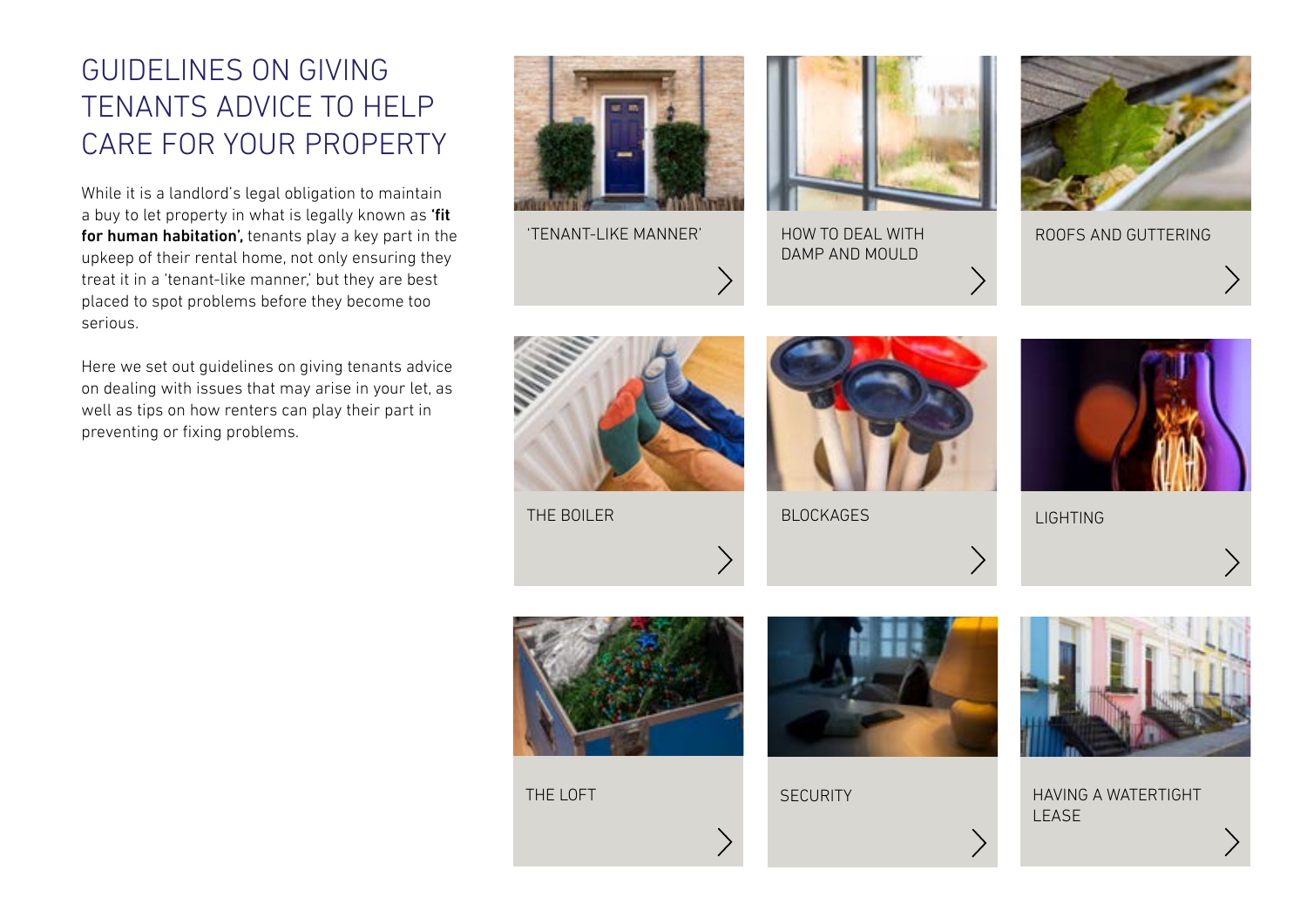# WHAT DOES A 'TENANT-LIKE MANNER' MEAN?

Landlords cannot dictate how a tenant lives, but renters are obliged to live in a tenant-like manner. This means:

- Keeping the home reasonably clean and in a reasonable state
- Safety checks on electrical appliances they own
- Keeping gardens or outside areas, if there is one, in a reasonable state
- Changing light bulbs or smoke alarm batteries and other minor maintenance
- Repairing any damage they cause, either deliberately, through neglect or by accident



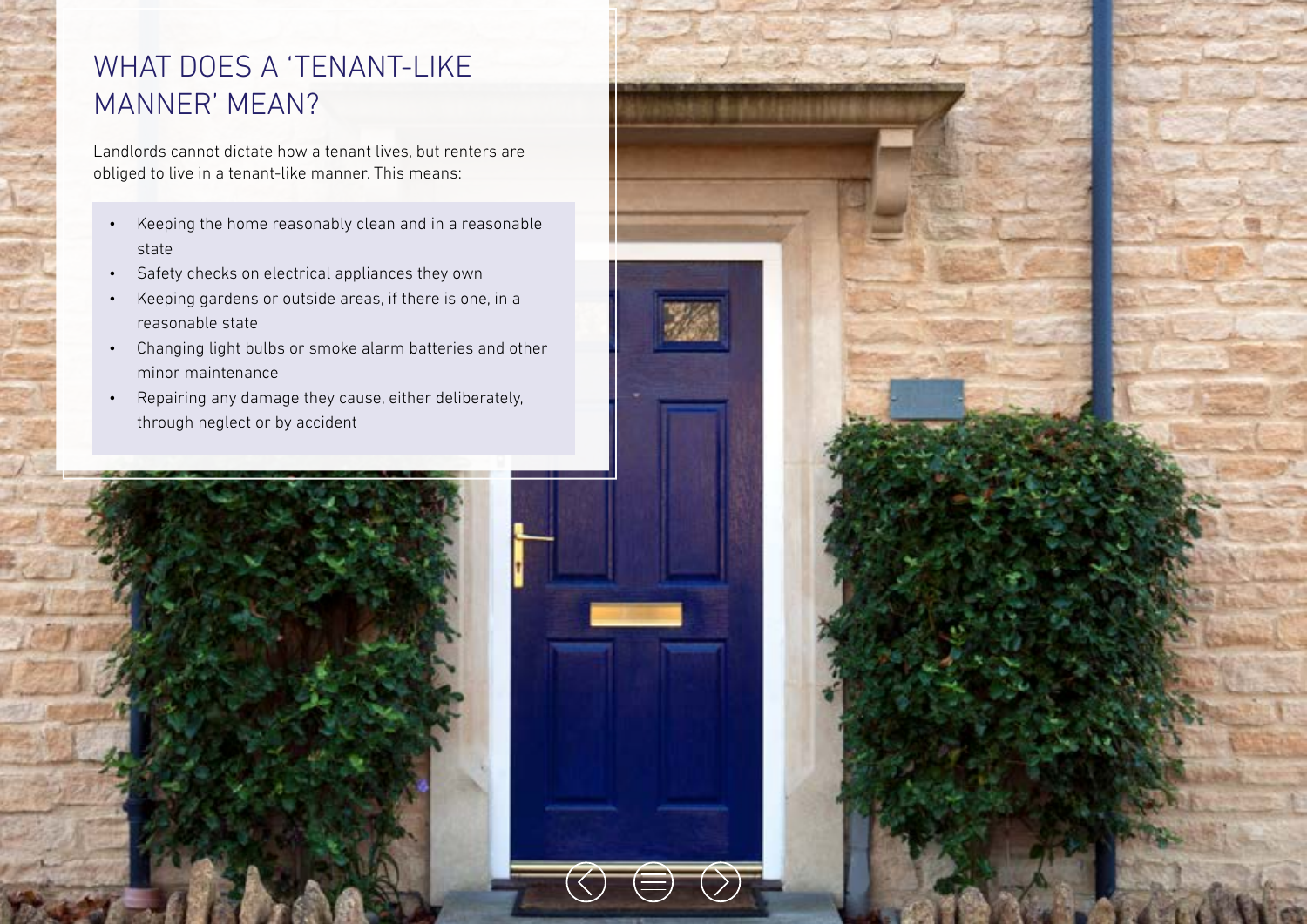# **LET ISSUE 1:**

# HOW TO DEAL WITH DAMP AND MOULD

Damp and mould can be a serious health concern and it is a landlord's legal responsibility to ensure it is dealt with.

But there are also ways tenants can prevent and manage mould and damp issues.



Condensation is the most common form of damp in rented properties. It is often worse in winter when excess moisture in the air comes into contact with a cold surface, such as a window or a wall, which can then cause mould growth. The most common cause of condensation and mould growth is poor ventilation or heating, or inadequate insulation.



Penetrating damp is caused by water coming through external walls or the roof, or if there is an internal leak or a plumbing problem.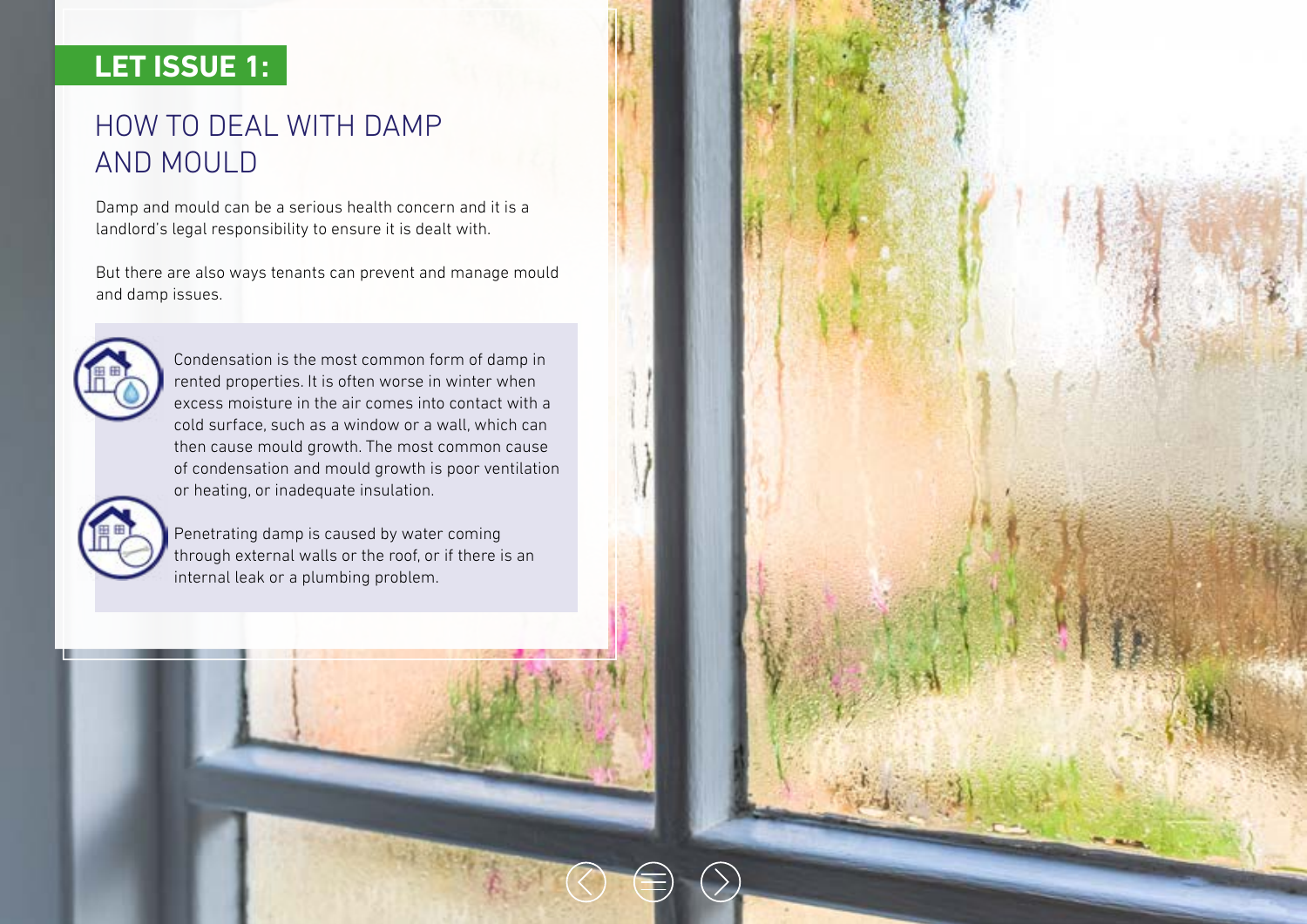### TENANT RESPONSIBILITIES

Rising and penetrating damp is usually caused by the structure of the property, but condensation can be made worse by a tenant's lifestyle.

#### **Tips for minimising condensation:**

- Covering pans when cooking
- Use extractor fans in the kitchen and bathroom
- Closing internal doors when cooking or showering
- Not having furniture flush to an external walls
- Opening bedroom windows for 5-10 minutes in the morning
- Heating the home properly, ideally not allowing the temperature in a room to drop below 15 degrees. In cold weather it is recommended that the heating is left on as often as possible
- Ask your tenants to flag any issues to you as soon as possible



#### **Will my landlord's insurance cover mould issues?**

This will depend on the type of cover you have, the cause of the mould or damp and how well the property has been maintained. If the property is in good condition and the issue has been caused by a storm or other insured event, then your insurance policy is more likely to cover you. Check with your insurance provider when you take out cover.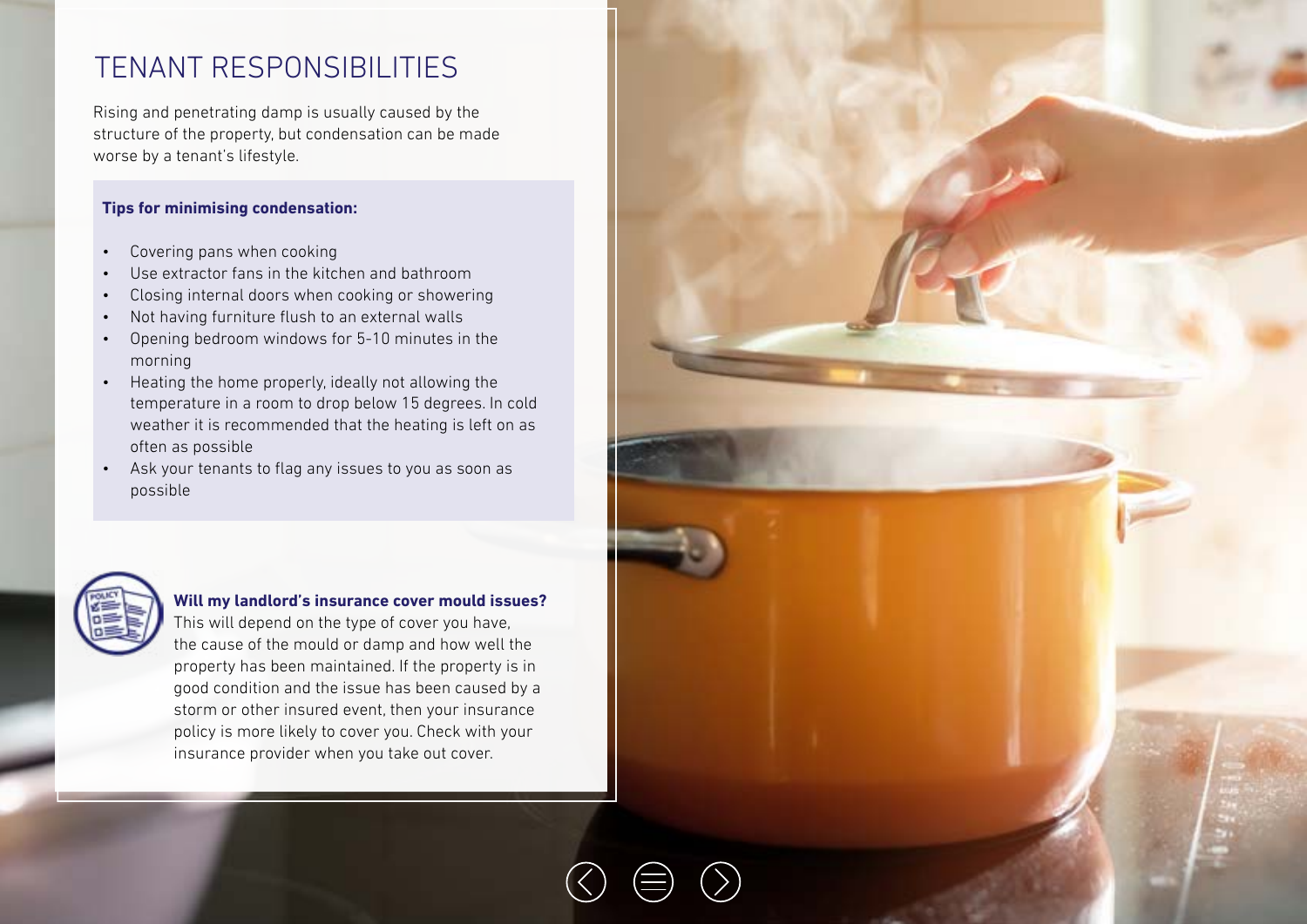# **LET ISSUE 2:**

# ROOFS & GUTTERING

In terms of general prevention, roofs, guttering and drains must all kept in good working order, particularly after heavy rain, storms or snow.

Landlords are responsible for the repair and maintenance of a property's structure and interior but tenants, if they have responsibility for the garden, should be mindful of leaf fall clogging up drains and guttering in autumn. If there are leaks or obvious water escape, it is important the tenant flags this to you or your representative letting agent as soon as possible.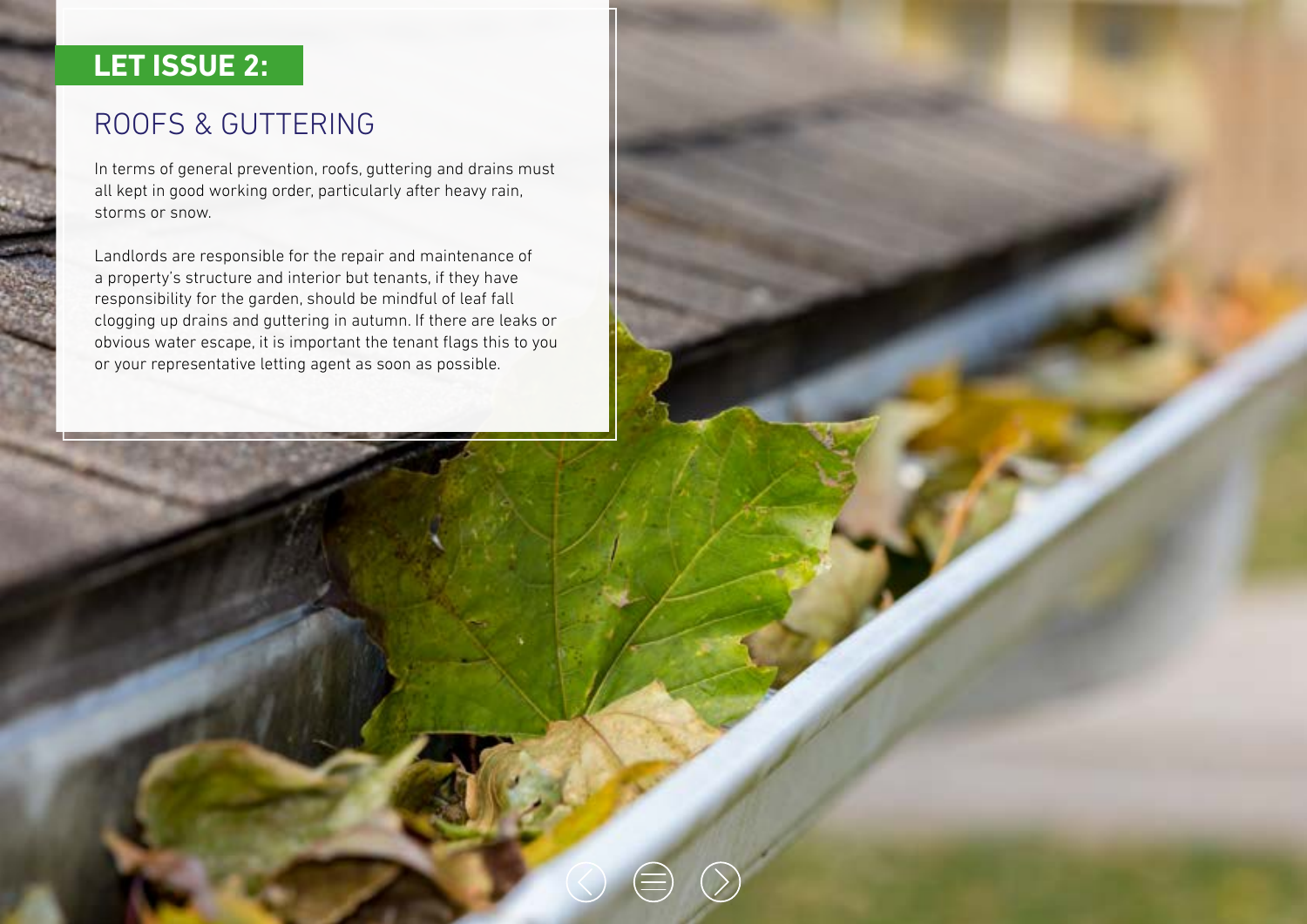# **LET ISSUE 3:**

# THE BOILER

Tenants should regularly check the boiler's pressure gauge, to ensure it does not drop below 1.5 bars. If they do find themselves with no hot water or heating, this should be the first step. If this does not fix the issue, they should contact you ASAP.

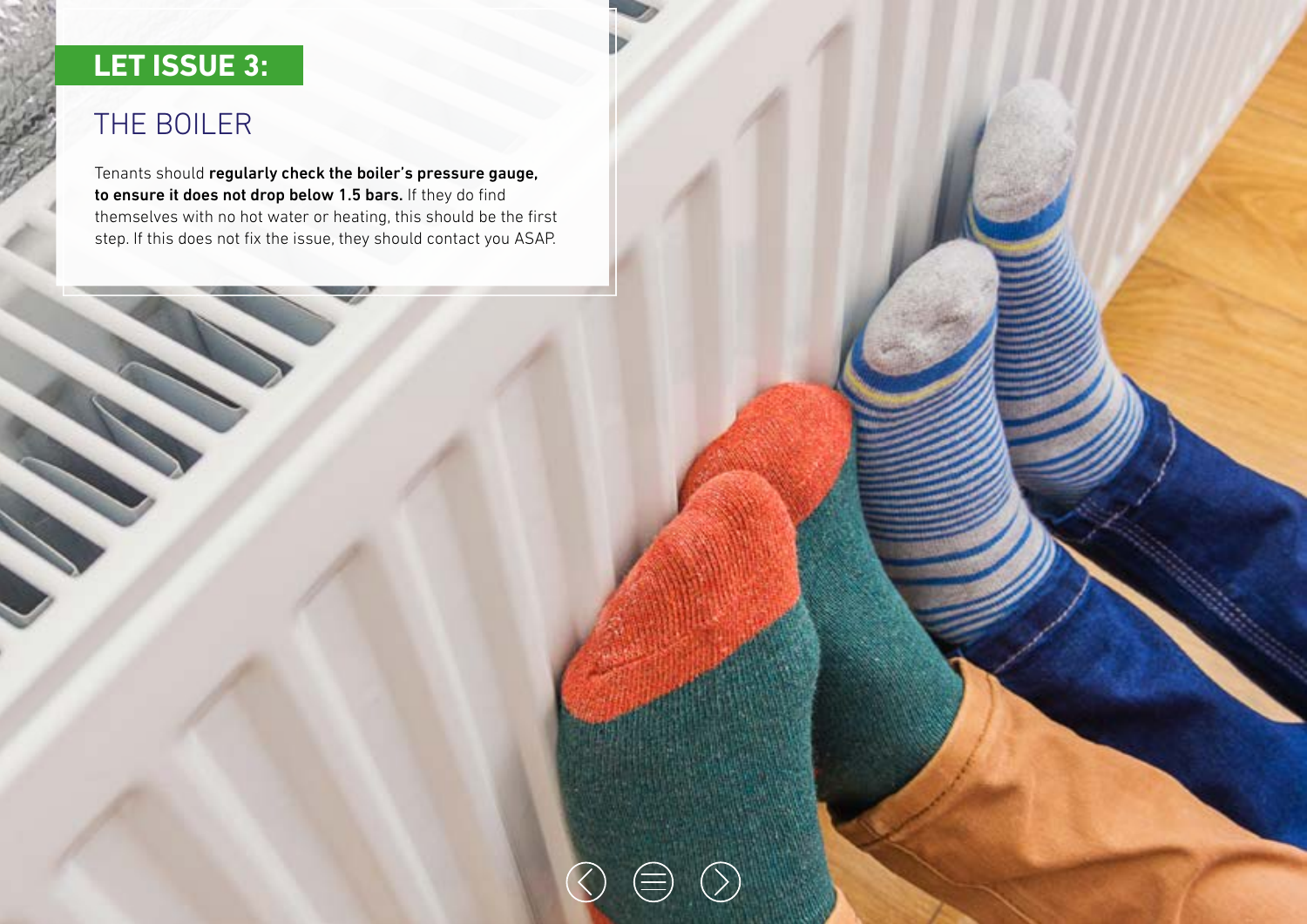# **LET ISSUE 4:**

### BLOCKAGES

Tenants should attempt to unblock sinks, toilets and external drains using bleach or specific products in the event of a blockage. They should also dispose of sanitary products, food or hairs correctly and not in sinks, down the toilet or external drains.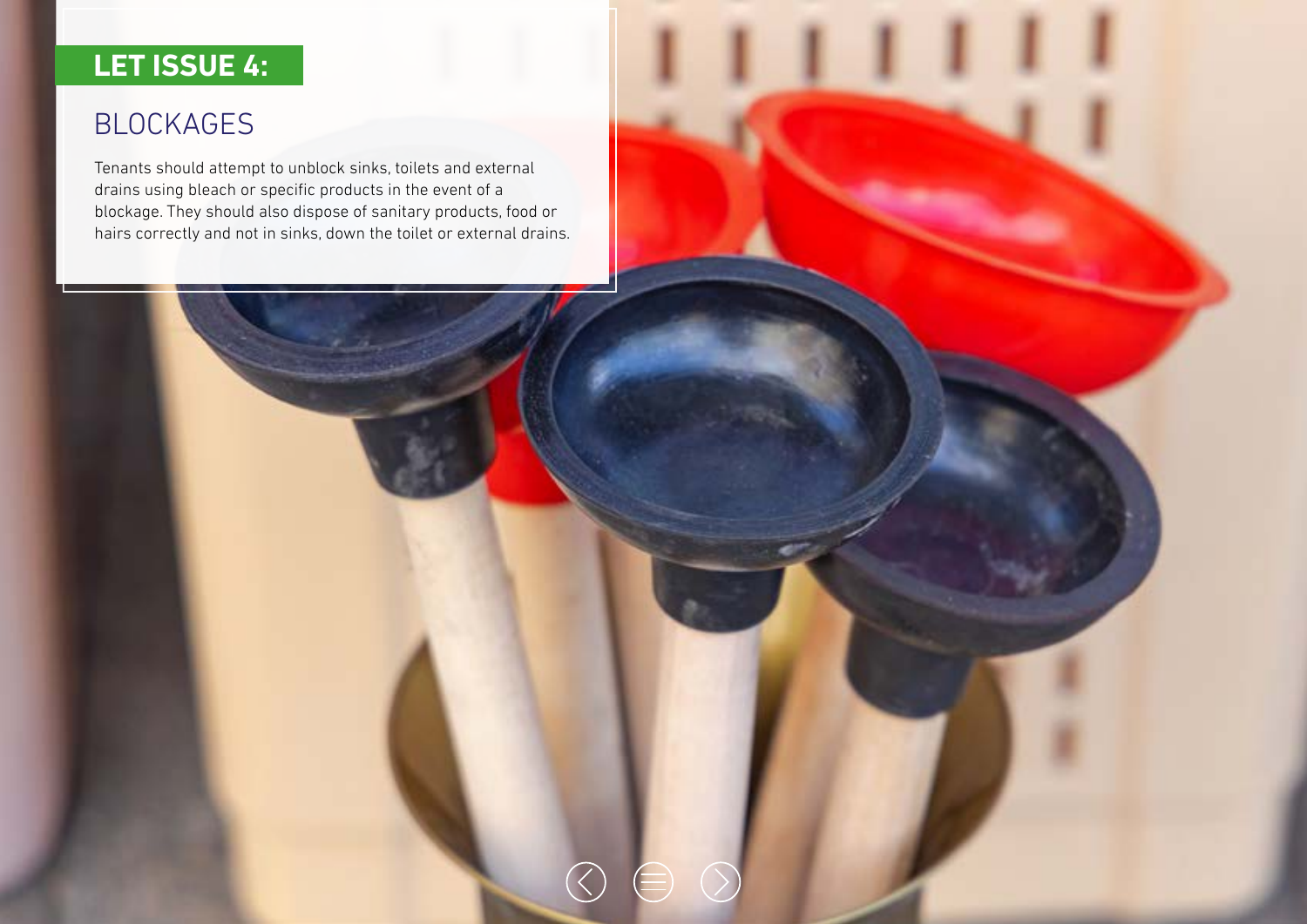# **LET ISSUE 5:**

# LIGHTING

It is a tenant's responsibility to change light bulbs, including fluorescent strip style lights.

They should also change batteries that might power clocks on items such as ovens.

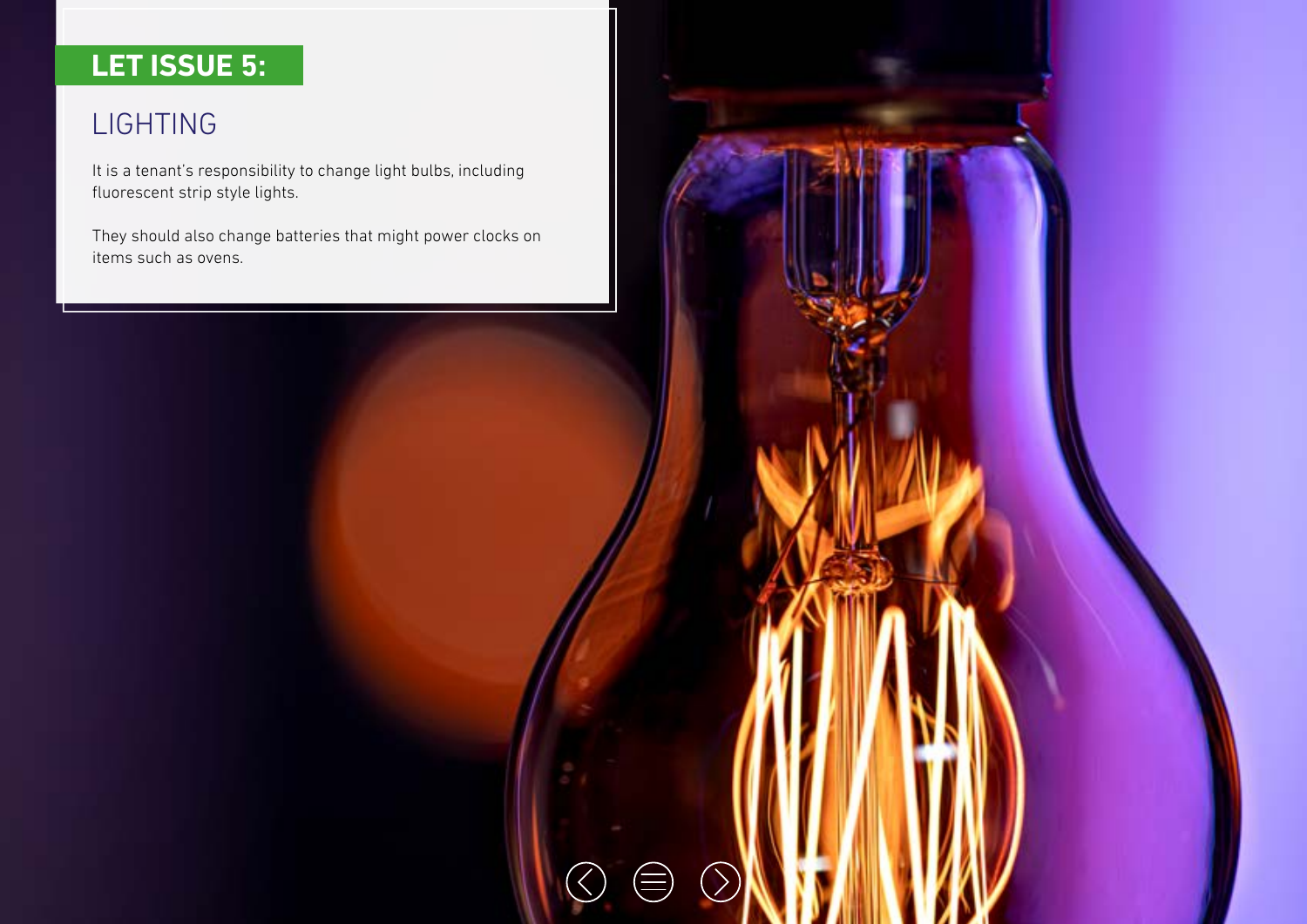# **LET ISSUE 6:**

# THE LOFT

The loft is not part of the living space of a let home, but, unless specifically excluded in a tenancy agreement, it is let as part of a tenancy.

Tenants are advised not to use it as anything other than a storage space and are best asked not to store heavy items. If they do use it to store lightweight items, they will need to put done boards in a section of the loft space. They should not place items onto plasterboard or in loft insulation.

Damage caused by a tenant using a loft, such as putting a foot through the ceiling, or if they leave any items there at the end of a tenancy, could be claimed against their deposit.

#### **Is a loft covered by landlord insurance?**

If you are renting out a loft with your let, it would be advisable to consult your insurer to ask about the safety hazard aspect.

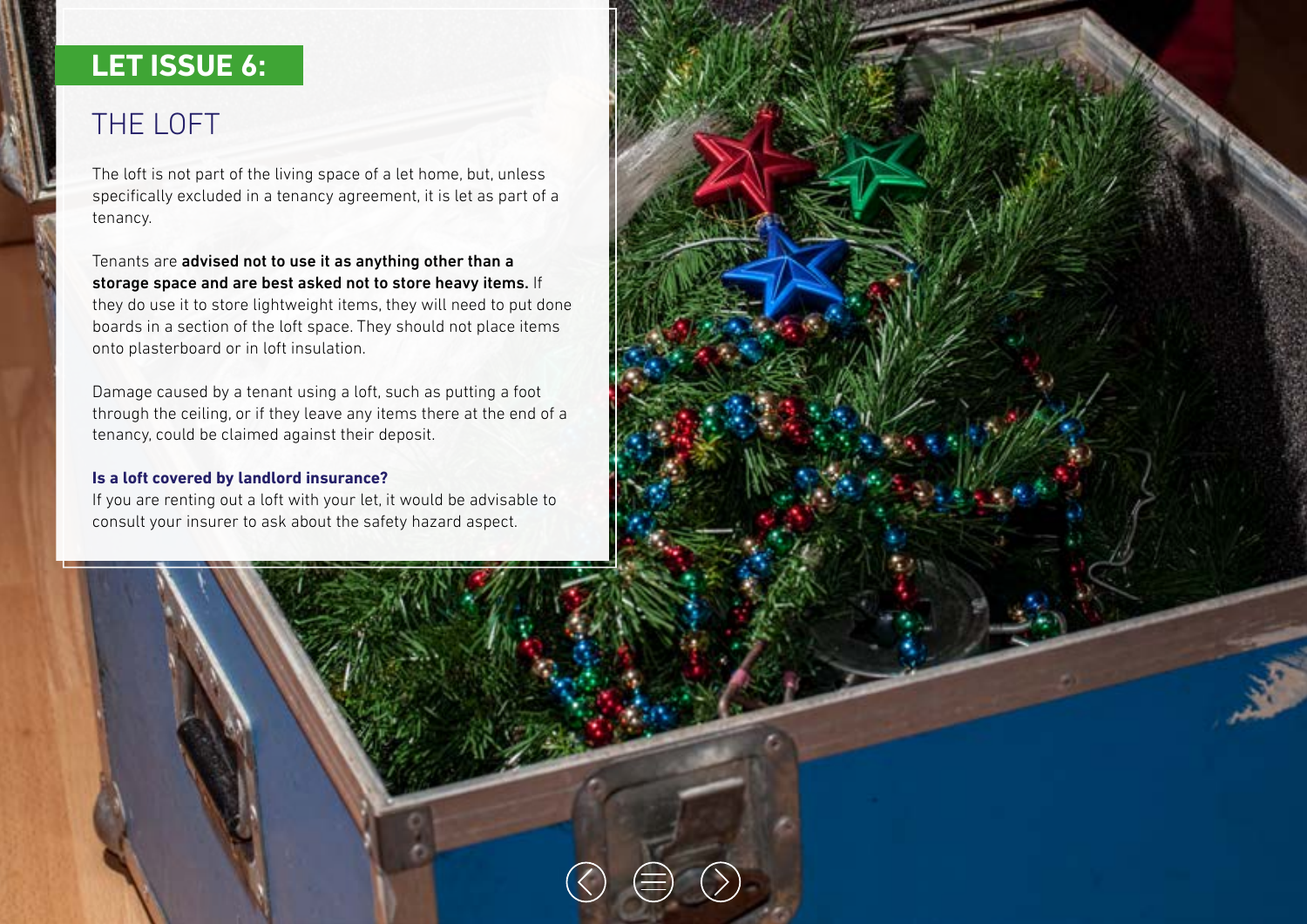### **LET ISSUE 7:**

# **SECURITY**

According to National Home Security Month research, around 5% of burglaries involve an unlocked door. But even locked doors can fail to keep the wrong people out.

Recent statistics have shown that around 76% of domestic burglaries are made via a door, with a forced lock and an unlocked door being the top two most common methods of door entry. Tenants are responsible for locking up and securing the property when they're out or at night.

New technology has made it easier to make a place look lived-in. Individual light timers and television simulator lights can work just as well as a deterrent so consider supplying your tenants with these gadgets and explain the importance of using them.



**of domestic burglaries are made via a door.**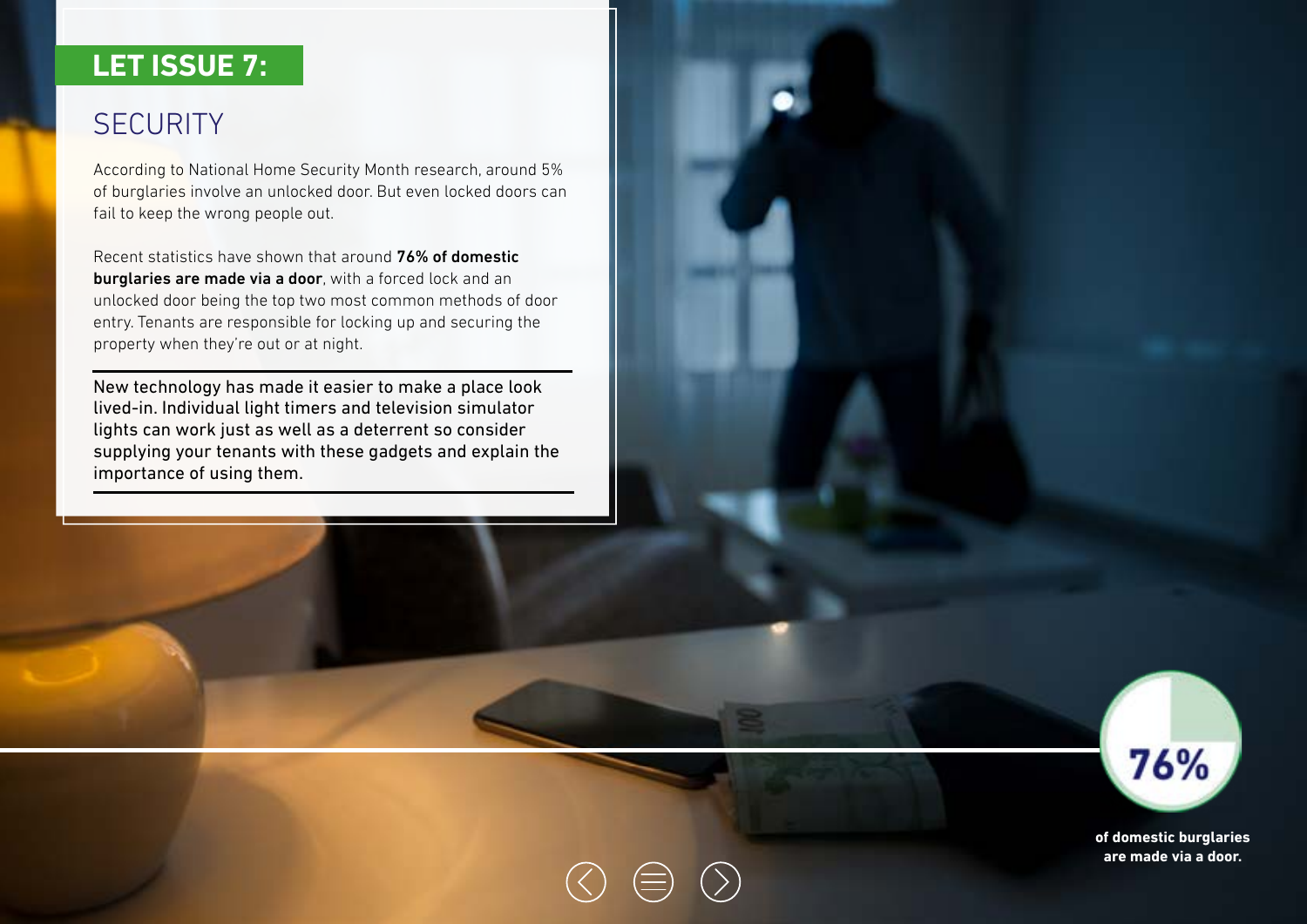# HAVE A WATERTIGHT LEASE - AND GOOD LANDLORD INSURANCE COVER

So many of these issues can be avoided - or at least put landlords in a stronger legal position - with a comprehensive lease, which is why it almost always pays to have one drawn up through a professional company.

Having an accidental damage clause in your landlord insurance can also help put your mind at ease. This covers the cost of repairs or damage to your property or contents, for example if a tenant spills wine on your carpet.

Damage must be accidental and disrepair caused by neglect may not always be covered, so check the T&Cs thoroughly.